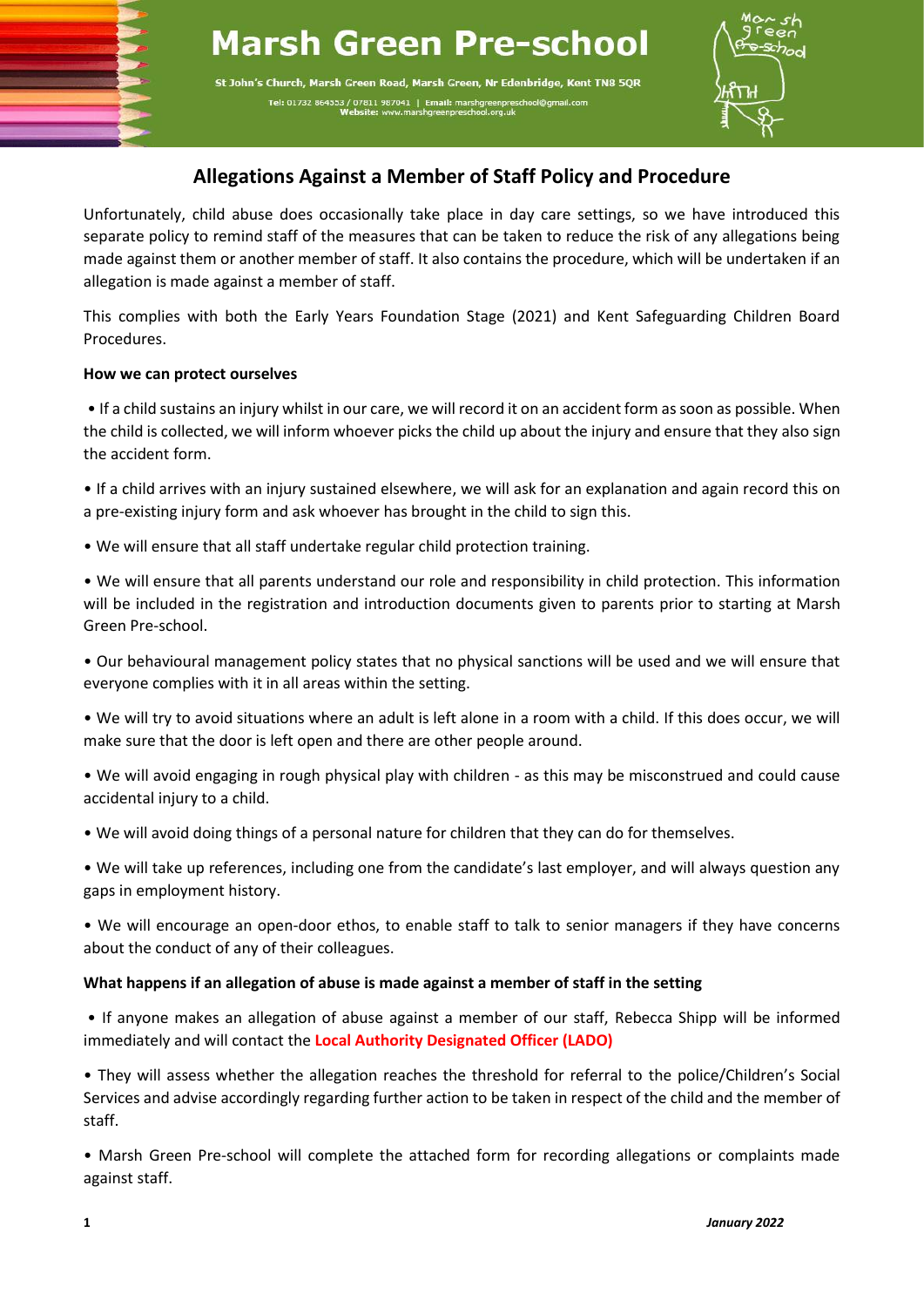• Marsh Green Pre-school will not discuss the allegation with the member of staff concerned, unless advised to do so by Children's Social Services.

• All staff need to be aware that it is a disciplinary offence not to report concerns about the conduct of a colleague that could place a child at risk. When in doubt – consult.

• If Children's Social Services and/or the police decide to carry out an investigation, it may be possible that we will be advised to suspend the member of staff, whilst enquiries are carried out. Marsh Green Pre-school could also invoke their disciplinary procedure.

• We reserve the right to carry out an investigation ourselves if Children's Social Services and the police decide it is not necessary for them to do so. We understand that Ofsted may wish to undertake further investigations in some circumstances**.** 

#### **Guidance for managers completing checklist for handling and recording allegations or complaints of abuse made against a member of staff regarding a child/children in their care.**

1. Record the name and position of member of staff against whom the allegation or complaint has been made.

2. Verbal complaints should be backed up in writing by the complainant if appropriate; some may require immediate action that does not allow time for this to happen.

3. It is important to identify who made the complaint and whether it was received first hand or is a concern that is passed on from somebody else. If this is the case it is better that you receive the information first hand. If a parent, carer or a member of staff at the pre-school makes a complaint against you it must be passed immediately to your line manager.

4. Record the full name, age and date of birth of the child.

5. The address recorded should be the address at which the child lives with the main carer.

6. If there are one or more alleged incidents, be specific as possible about dates that they are alleged to have happened.

7. Check the attendance register/ diary of work to see if the child was present/seen on that day and the shift patterns of the staff member involved to see if they were working at that time. This will confirm the likelihood of the incident having taken place.

8. If you have received the complaint in writing, attach it to the checklist and summarise it on the form.

9. Any other information should be factual. It will be helpful if you can confirm things such as the level of contact that the staff member has with the child and any other minor concerns that may have been raised previously. Do not attempt to investigate the complaint yourself unless the LADO has handed back this responsibility to the employer.

10. Remember that if an allegation of abuse is made against a member of our staff you must inform the Mrs. Rebecca Shipp, who will contact the LADO for further advice.

11. Ofsted must be informed if an allegation is made against a member of our staff, even if the LADO decides no further action is required. Ofsted may do their own investigation to ensure that registration requirements are being met.

12. Make a note of any actions the LADO or Ofsted advise you to take and the date or times at which you implemented them.

13. If the allegation is against the manager, Mrs. Rebecca Shipp then you should contact LADO for further advice.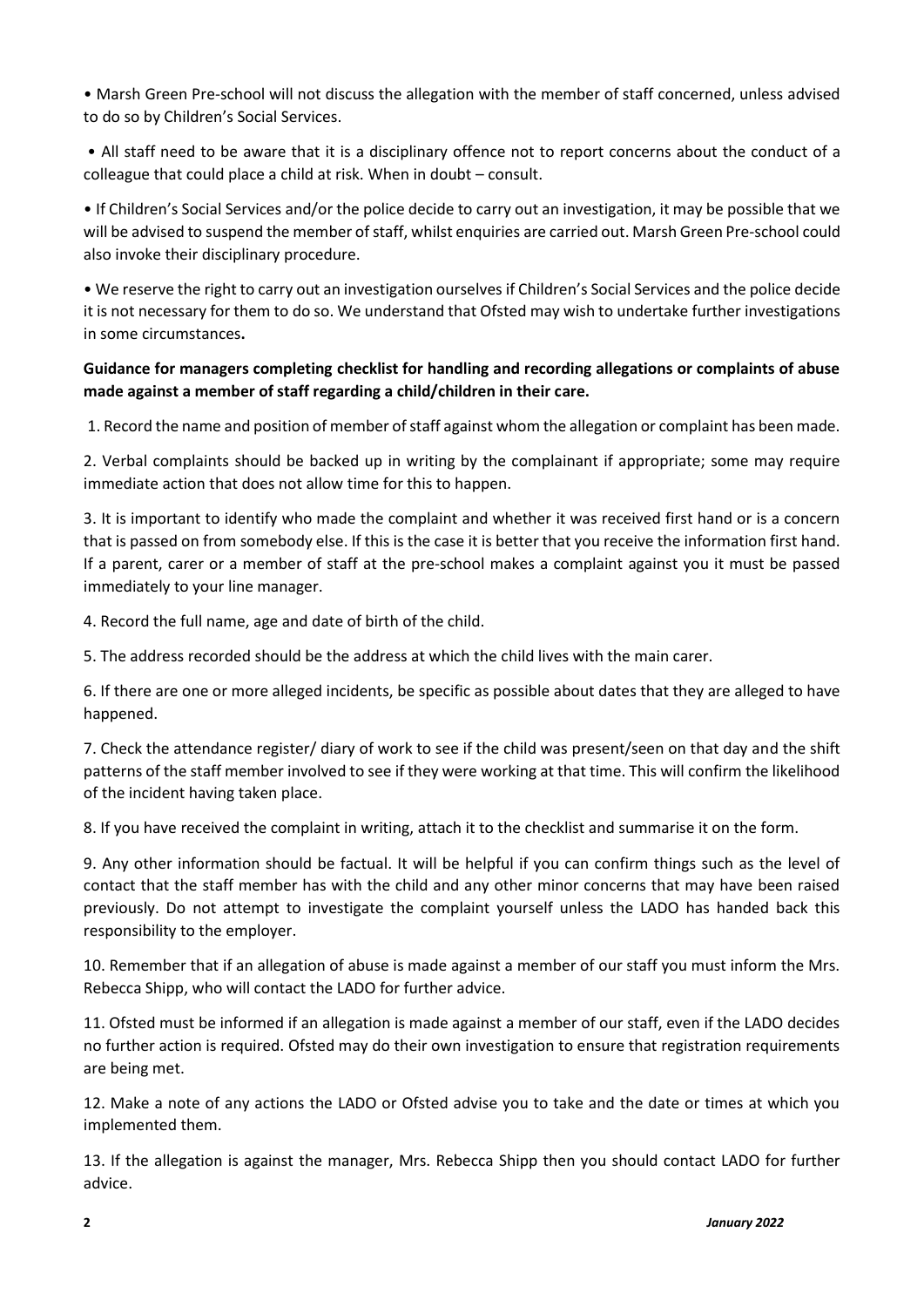#### **Checklist for handling and recording allegations or complaints of abuse made against a member of staff regarding a child/children in their care**

1. Name and position of staff who is the subject of allegations/complaint:

| 2. Is the complaint: Written or verbal? (delete as necessary) |                                                                                                                                                                                                                |  |
|---------------------------------------------------------------|----------------------------------------------------------------------------------------------------------------------------------------------------------------------------------------------------------------|--|
|                                                               |                                                                                                                                                                                                                |  |
|                                                               |                                                                                                                                                                                                                |  |
| 5. Parent's/carers name(s) and address:                       |                                                                                                                                                                                                                |  |
|                                                               |                                                                                                                                                                                                                |  |
|                                                               |                                                                                                                                                                                                                |  |
| 8. Nature of complaint (if received in writing see guidance)  |                                                                                                                                                                                                                |  |
|                                                               |                                                                                                                                                                                                                |  |
|                                                               |                                                                                                                                                                                                                |  |
|                                                               |                                                                                                                                                                                                                |  |
|                                                               |                                                                                                                                                                                                                |  |
|                                                               |                                                                                                                                                                                                                |  |
|                                                               | 9. Other relevant information (continue on a separate sheet if needed):<br><u> 1989 - Johann Stoff, amerikansk politiker (d. 1989)</u><br>12. Further actions advised by Social Services Department and Ofsted |  |
|                                                               |                                                                                                                                                                                                                |  |
|                                                               |                                                                                                                                                                                                                |  |
|                                                               |                                                                                                                                                                                                                |  |